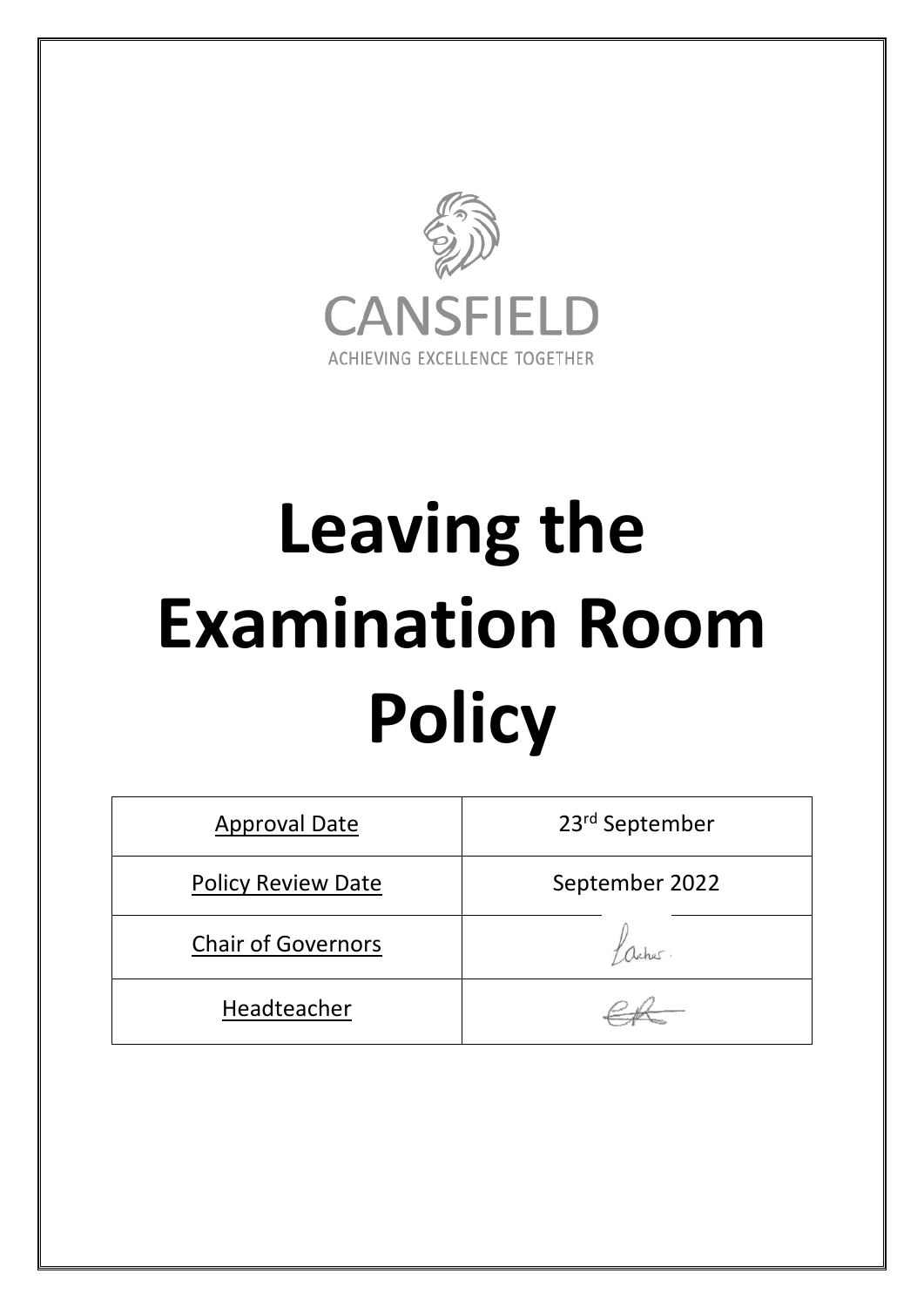# **1. Key Staff Involved**

| Role           | Name(s)              |
|----------------|----------------------|
| Head of Centre | Dr G Baker           |
| Exams Manager  | <b>Miss L Archer</b> |
| SLT member(s)  | <b>Mr C Lomas</b>    |

### **2. Purpose of the Policy**

The purpose of this policy is to confirm that candidates leaving the examination room at Cansfield High School is managed in line with JCQ regulations.

This policy confirms:

- the correct procedures are followed in relation to candidates leaving the examination room
- Cansfield High School reserves the right to exercise discretion whether to allow extra time to compensate candidates for their temporary absence from the examination room

### **3. Arrangements for leaving the examination room**

- For examinations that last one hour or more, candidates must stay under centre supervision until 10.00am for a morning examination or 2.30pm for an afternoon examination, i.e. one hour after the awarding body's published starting time for that examination. (ICE 23.1)
- For examinations that last less than one hour, candidates must be supervised and question papers must be kept in secure storage until the published finishing time of the examination. (ICE 23.2)
- Candidates who are allowed to leave the examination room temporarily must be accompanied by a member of centre staff. This must not be the candidate's subject teacher or a subject expert for the examination in question. Those candidates may be allowed extra time at the discretion of the centre to compensate for their temporary absence. (ICE 23.3)
- Candidates who have finished the examination and have been allowed to leave the examination room early must hand in their script, question paper and any other material before they leave the examination room. Those candidates must not be allowed back into the room. (ICE 23.4)
- At the end of the examination, candidates must hand in their script, question paper and any other material before they leave the examination room. (ICE 23.5)

The following arrangements are applied at Cansfield High School:

 Candidates who are allowed to leave the examination room temporarily may be allowed extra time to compensate for their temporary absence. (ICE 23.3)

## **4. Roles and Responsibilities**

# **4.1 The role of the exams officer**

 Through training, ensure invigilators are aware how candidates who may be allowed to leave the examination room temporarily should be managed and recorded